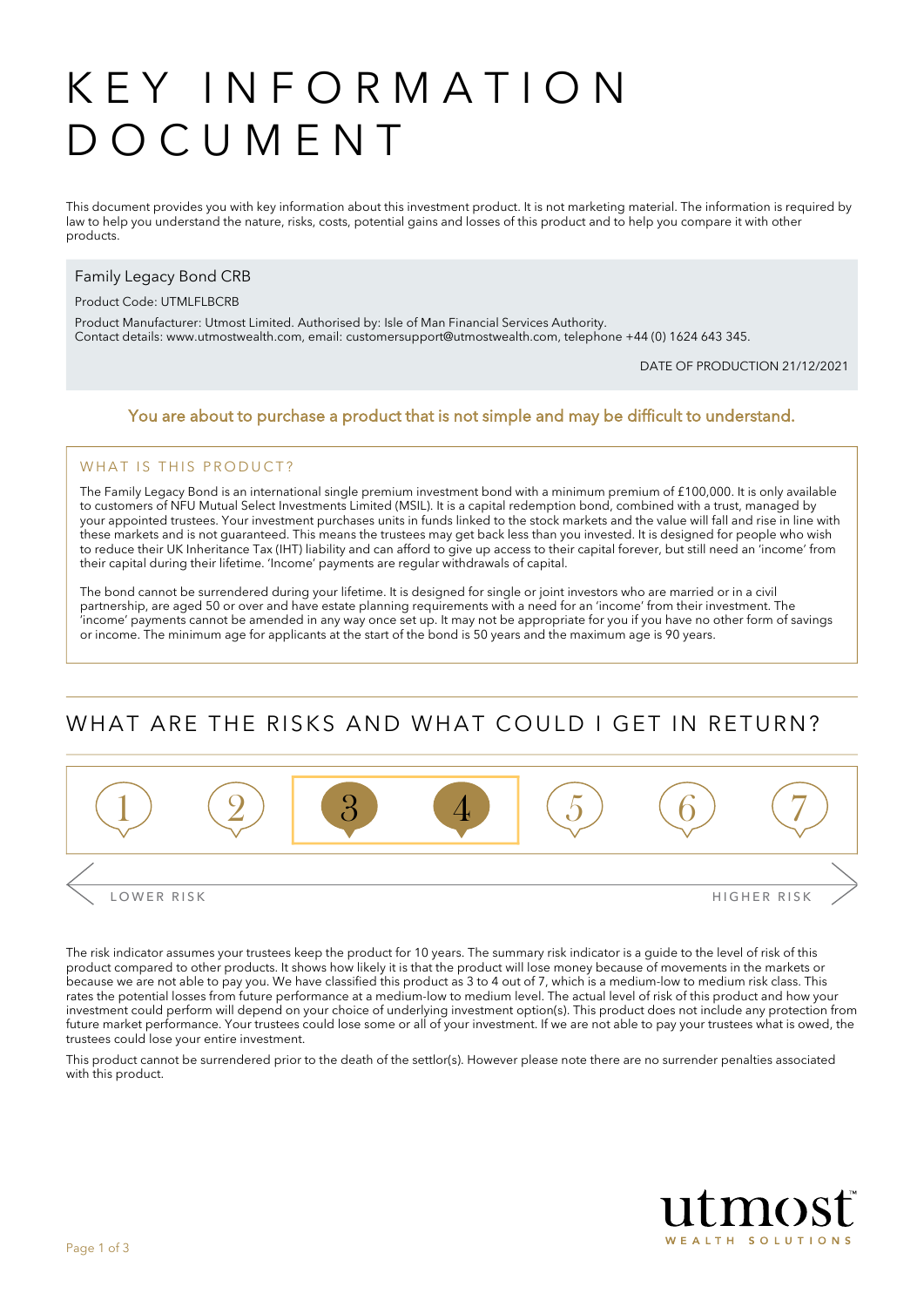## WHAT ARE THE RISKS AND WHAT COULD I GET IN RETURN? (CONTINUED)

Be aware of currency risk. Payments may be received in a different currency from that of the investment options selected, so the final return will depend on the exchange rate between the two currencies. This risk is not considered in the summary risk indicator shown. 'Income' payments may exceed any growth achieved. Information on the underlying investment options can be found in the relevant fund guides, which should be read before making any investment decisions.

# WHAT HAPPENS IF UTMOST LIMITED IS UNABLE TO PAY OUT?

Utmost Limited is covered by the Isle of Man Life Assurance (Compensation of Policyholders) Regulations 1991. If we cannot meet our obligations the policyholders will be entitled to claim up to 90% of our liabilities to them as compensation. If you are a UK investor, and we cannot meet our obligations, you may in some cases be able to claim cover for 90% of the value of the bond from the UK Financial Services Compensation Scheme www.fscs.org.uk. However, as we are not subject to the same regulatory system, this position could change in the future. We understand that any claim to the UK scheme will take into consideration any payment from the Isle of Man scheme. The assets to which the value of the bond is linked are held in our name, you do not have any automatic rights to compensation should the underlying fund manager or deposit taker fail. In these circumstances our liability to you will be limited to such amounts, if any, that we can recover from any third party.

## WHAT ARE THE COSTS?

#### Costs over time

The Reduction in Yield (RIY) shows what impact the total costs you pay will have on the investment return you might get. The total costs take into account one-off, ongoing and incidental costs.

The amounts shown here are the cumulative costs of the product itself, for three different holding periods. They include potential early exit penalties. The figures assume you invest £10,000. Or currency equivalent. The figures are estimates and may change in the future.

The person selling you or advising you about this product may charge you other costs. If so, this person will provide you with information about these costs, and show you the impact that all costs will have on your investment over time.

| <b>INVESTMENT £10,000</b>                        |                 |                                                                                         |                 |  |
|--------------------------------------------------|-----------------|-----------------------------------------------------------------------------------------|-----------------|--|
| <b>SCENARIOS</b>                                 |                 | IF YOU CASH IN AFTER 1 YEAR   IF YOU CASH IN AFTER 5 YEARS   IF YOU CASH IN AT 10 YEARS |                 |  |
| <b>TOTAL COSTS</b>                               | £643 - 661      | £1,215 - 1,328                                                                          | £1,929 - 2,313  |  |
| <b>IMPACT ON RETURN (RIY) PER</b><br><b>YEAR</b> | $6.56 - 6.81\%$ | $2.53 - 2.70\%$                                                                         | $2.01 - 2.18\%$ |  |

The actual costs depend on your choice of investment option(s). The information on the underlying investment option(s) can be found in the appropriate fund guide(s), which you should read before making your investment decision.